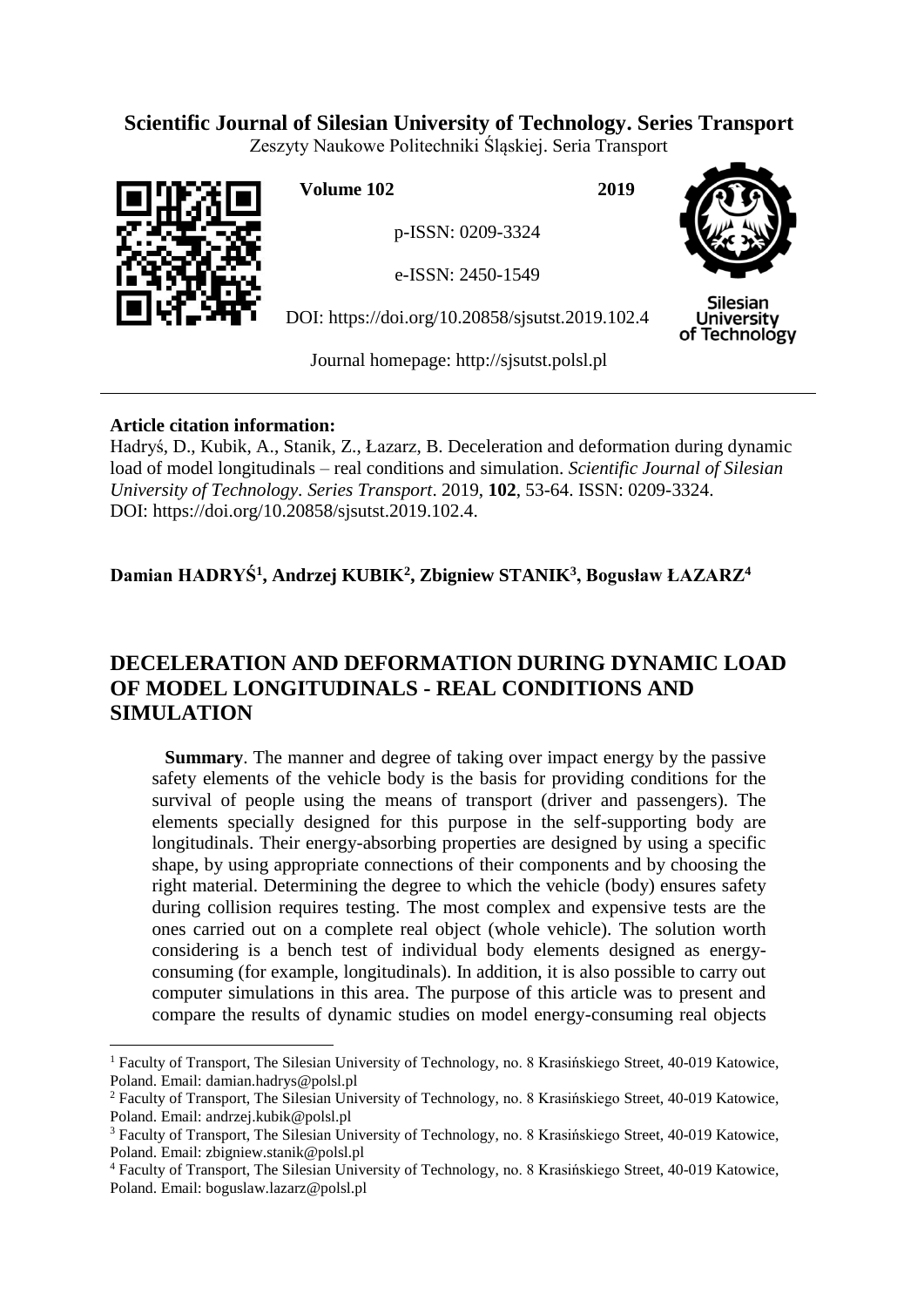and compare the results obtained this way with the results of computer simulation in the same range. The scope of work was adopted on this basis: passive safety, model energy-absorbing elements of steel self-supporting vehicle body, dynamic tests, computer simulations. For the purpose of this study, a model of vehicle passive safety elements (model longitudinals) was designed for which dynamic tests were carried out on a specially designed test stand (speed of the hammer was up to 9.7 m/s, impact energy was up to 23.6 kJ). This test stand enabled registration of the deceleration during impact and deformation of the tested object. Next, computer simulations were carried out for geometrically and materialidentical models. On the basis of the conducted tests, it was found that it is worth considering the replacement of collision tests of the whole vehicle by tests of its individual components. These tests can also be supported by computer simulations.

**Keywords:** longitudinal, passive safety, impact energy, dynamic load, simulation

#### **1. INTRODUCTION**

According to the currently valid concept of a safety bodywork, the vehicle has zones that are supposed to be deformed during a crash. The degree and way of deformation depend on the energy of the vehicle at the moment of impact (the actual mass of the vehicle and the velocity of impact are very important). All of the elements in the deformation zones during their deformation absorb the impact energy. For example, both the bumper and the external fender deformed during the collision absorbed some of the vehicle energy. The difference is in their energy-consuming abilities  $[1\div 3]$ .

In crash control zones energy-consuming elements are intentionally placed. They are designed in such a way that during the collision, they are deformed and absorb as much of the vehicle's energy as possible. The vehicle components included in the crash control zones can be divided basically into two groups. The first group includes elements that have been deliberately designed and used to absorb impact energy (for example, crash box). The second group includes elements that in addition to their basic task have been designed in a way that ensures their energy-consuming properties (for example, longitudinals). The basic elements included in the crash control zones include, among others: bumpers and sub-bumper beams, crash boxes, a front partition, longitudinals and the bonnet (Figure 1).



Fig. 1. Elements of the crash control zone [4]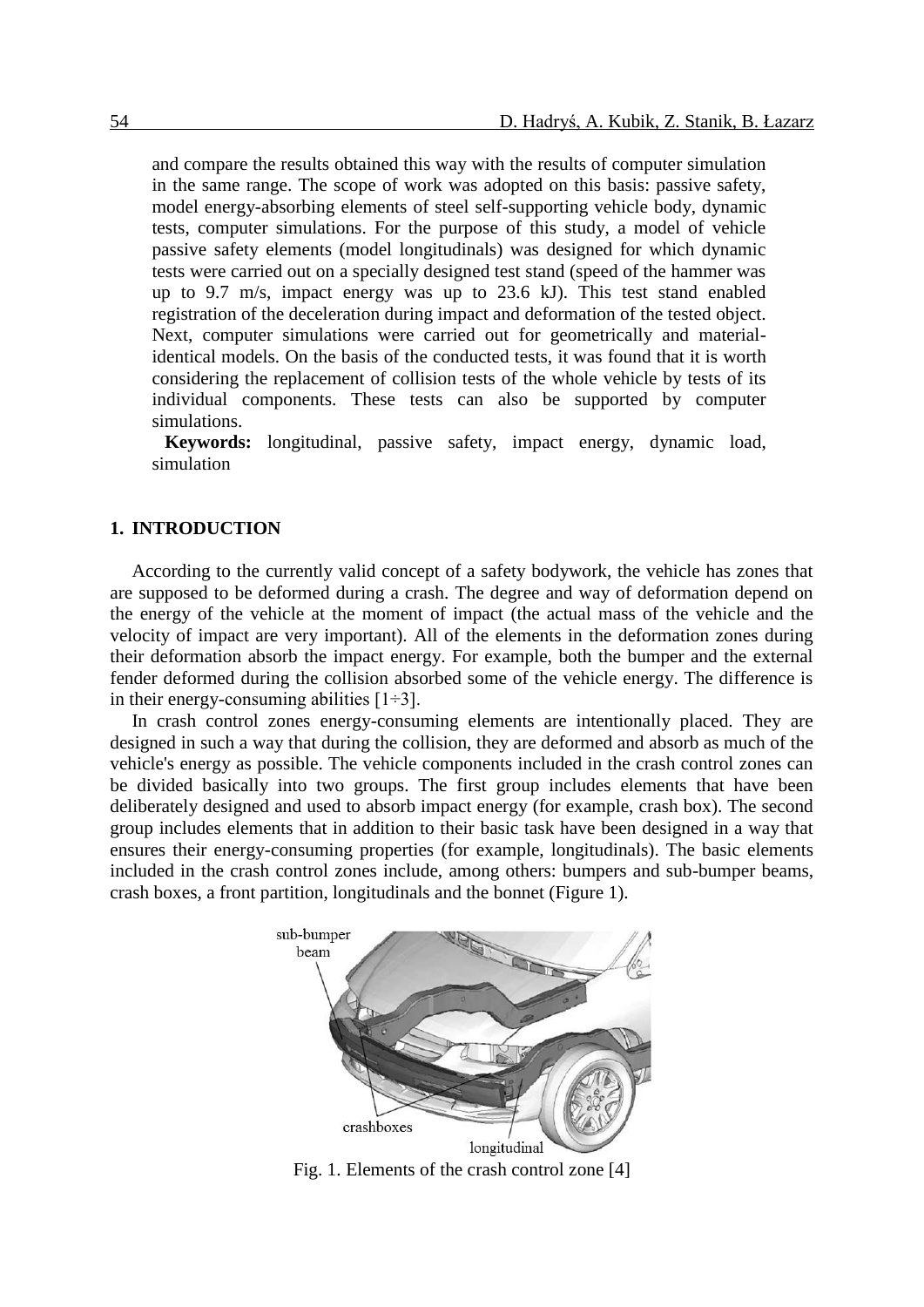### **2. LONGITUDINALS**

Longitudinals are the basic elements in the construction of a self-supporting vehicle body. They combine several functions. The most important of them are undoubtedly the functions of the load-bearing element for the engine or the whole drive unit, as well as the suspension of the front vehicle. Due to the fact that the stringers now appear in almost every car body, and because of their shape and characteristic location in the vehicle, they were entrusted with an additional task - absorbing the collision energy during a car crash. As research shows, mainly longitudinals take over the impact energy. For this reason, their role in the aspect of passive safety of car body and whole vehicle safety is very important (Figure 2).



Fig. 2. The results of measurements of the impact force of a passenger car in a rigid barrier at a speed of about 50 km/h [5]

Longitudinals in the self-supporting body can be treated as a remnant from times when frame constructions prevailed.

However, the geometrical shapes of the modern longitudinals as members of the selfsupporting body do not resemble unfinished longitudinals from frame structures made as one element. The longitudinal of the currently produced passenger cars generally has a closed cross-section. It is composed of at least two extrudates. In addition, a series of additional elements may be included in the longitudinal member (Figure 3).

During the design of the geometrical shapes of the longitudinal, the constructor may in a sense, programme the manner and course of its deformation during the collision (Figure 4). This, of course, has an effect on the value of deformation of the body and the value of deceleration as it affects the users of the vehicle. In order to give the longitudinal a shape that ensures the optimal manner and course of deformation, a series of ribs or holes were formed as geometric notches. It is in these places that the deformation of the longitudinal will be initiated during the impact.

An important issue regarding the longitudinals in a self-supporting car body is the way in which they are combined with the whole car body integrity. The method of transferring forces from the longitudinal to the rest of the car body depends on the solution of this construction node. In principle, it is possible to distinguish longitudinals passing into the floor pane and longitudinals extending to the thresholds.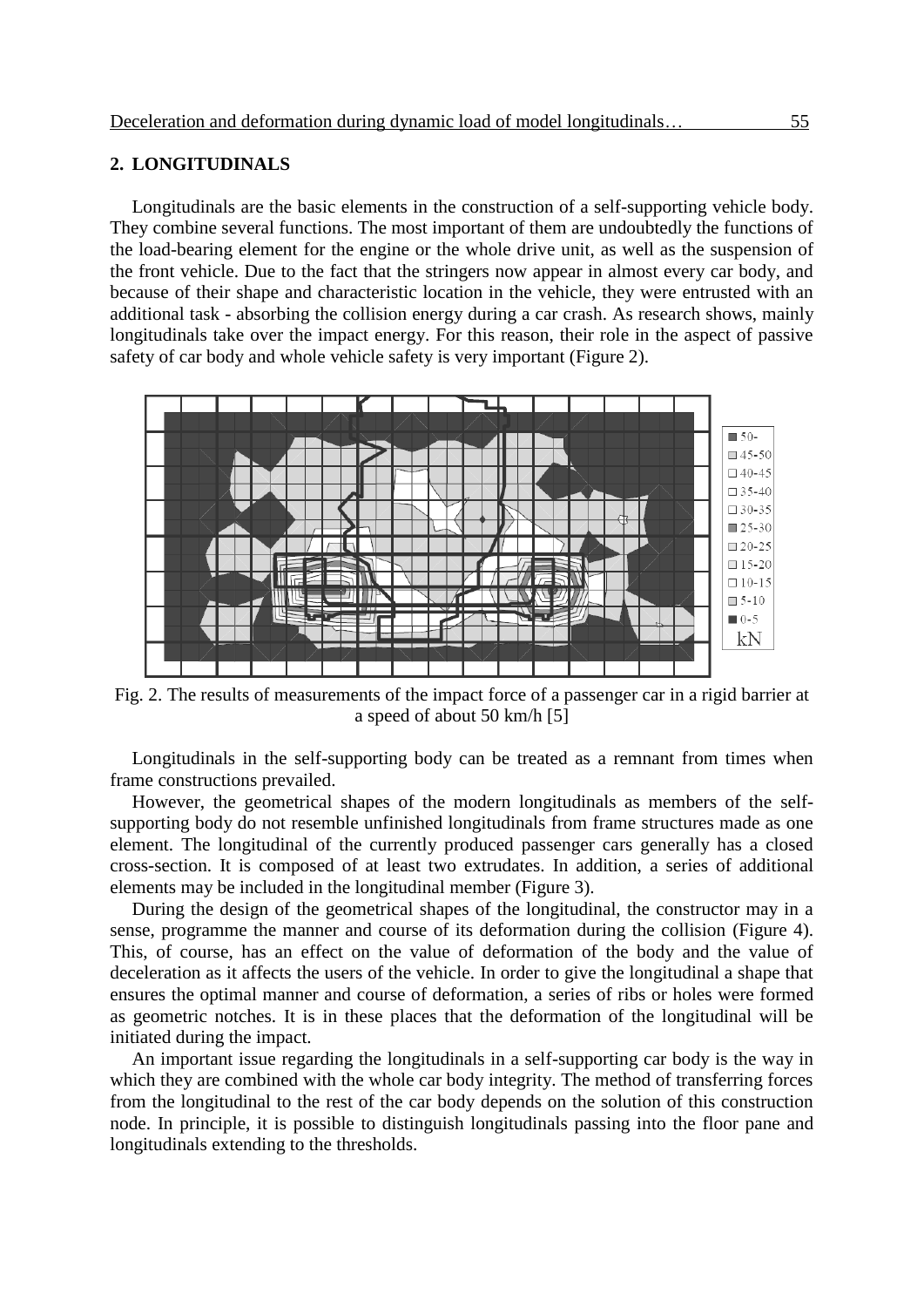

Fig. 3. Citroen C8 left front member: 1. longitudinal member, 2. side member, 3. side member reinforcement, 4. bracket, 5. end of the longitudinal member, 6. longitudinal strut, 7. side member, 8. reinforcement stringer closing [6]



Fig. 4. Longitudinal with a given deformation solution [7]

## **3. INVESTIGATION AND RESULTS**

Two types of investigations were carried out. These are; dynamical test and computer simulation.

Dynamical test was done using a special test stand  $[8 \div 12]$ . Main characteristics of the test stand for the dynamic test are shown in Table 1. Test stand is shown in Figure 5.

Tab. 1.

| Characteristics of the test stand for the dynamic test |  |
|--------------------------------------------------------|--|
|--------------------------------------------------------|--|

| Ram mass         | to $500 \text{ kg}$     |
|------------------|-------------------------|
| Impact velocity  | to 9.7 m/s (to 35 km/h) |
| Free fall height | to $4.8 \text{ m}$      |
| Impact energy    | to $23.6 \mathrm{kJ}$   |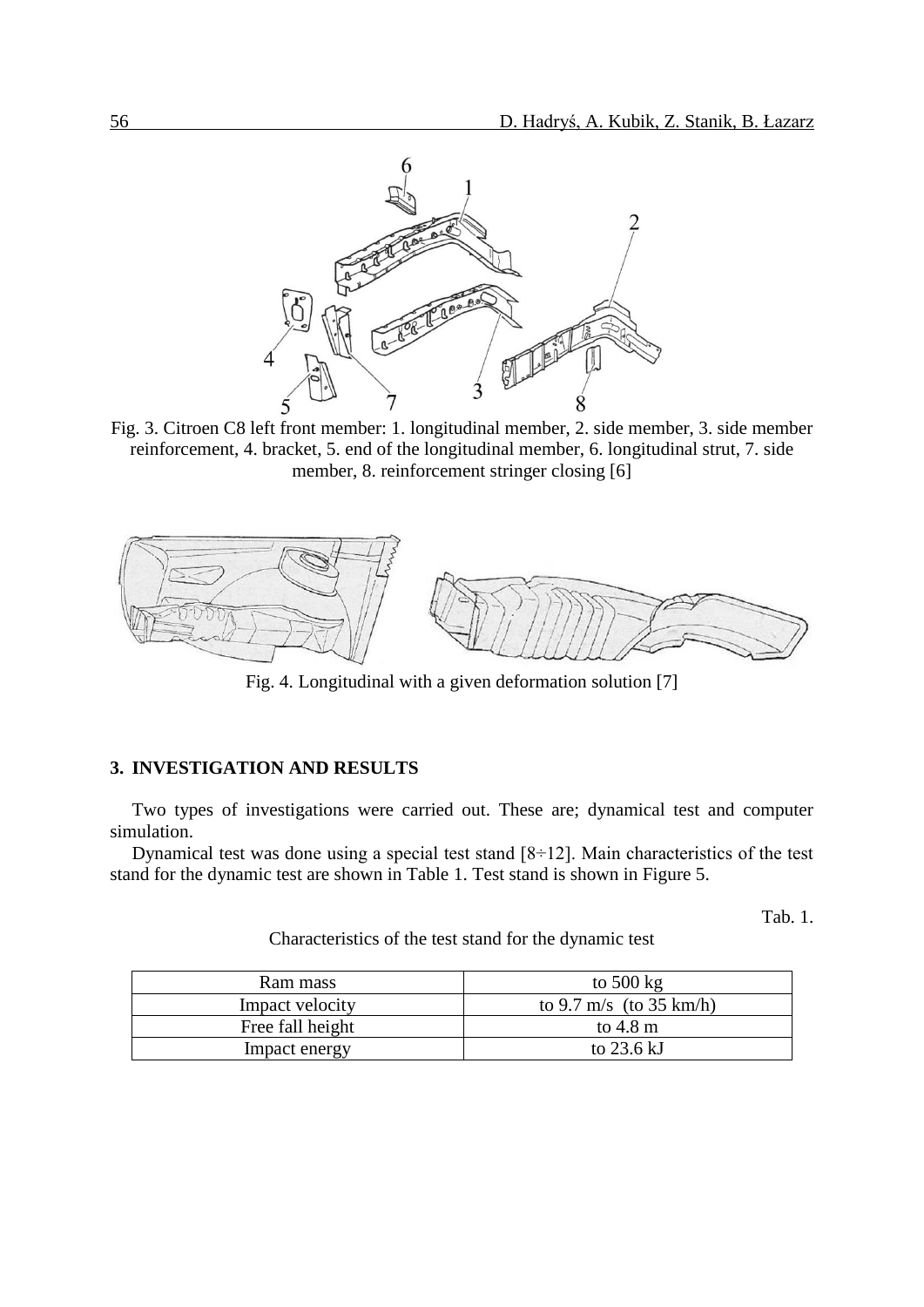

Fig. 5. Schematic diagram of the test stand for dynamic testing of model car body elements, h – height of free fall of the ram, 1. hoist, 2. trigger, 3. ram, 4. deceleration sensor, 5. guide rollers, 6. hoist panel, 7. trigger device, 8. model longitudinal, 9. base of the test stand, 10. computer, 11. device for data acquisition, 12. graduation, 13. camera, 14. foundations.

Model longitudinals were done for dynamic investigation. It consists of a few steps. In the beginning, investigations of the real form of longitudinals were done. Examples of its results are portrayed in Figure 6.

Next model of longitudinals was designed. In this step, some main model features were set (shape – Figure 7, material – Table 2, joint characteristics – Tables 3 and 4). The material used was typical steel of increased strength. The model longitudinal was 0.5 meter long and their cross-section was close to the pair of  $Ω$  profile. Incisions were made in the corners as deformation initiation elements. Additionally, through holes and edge cuts were made in the walls of the model longitudinal.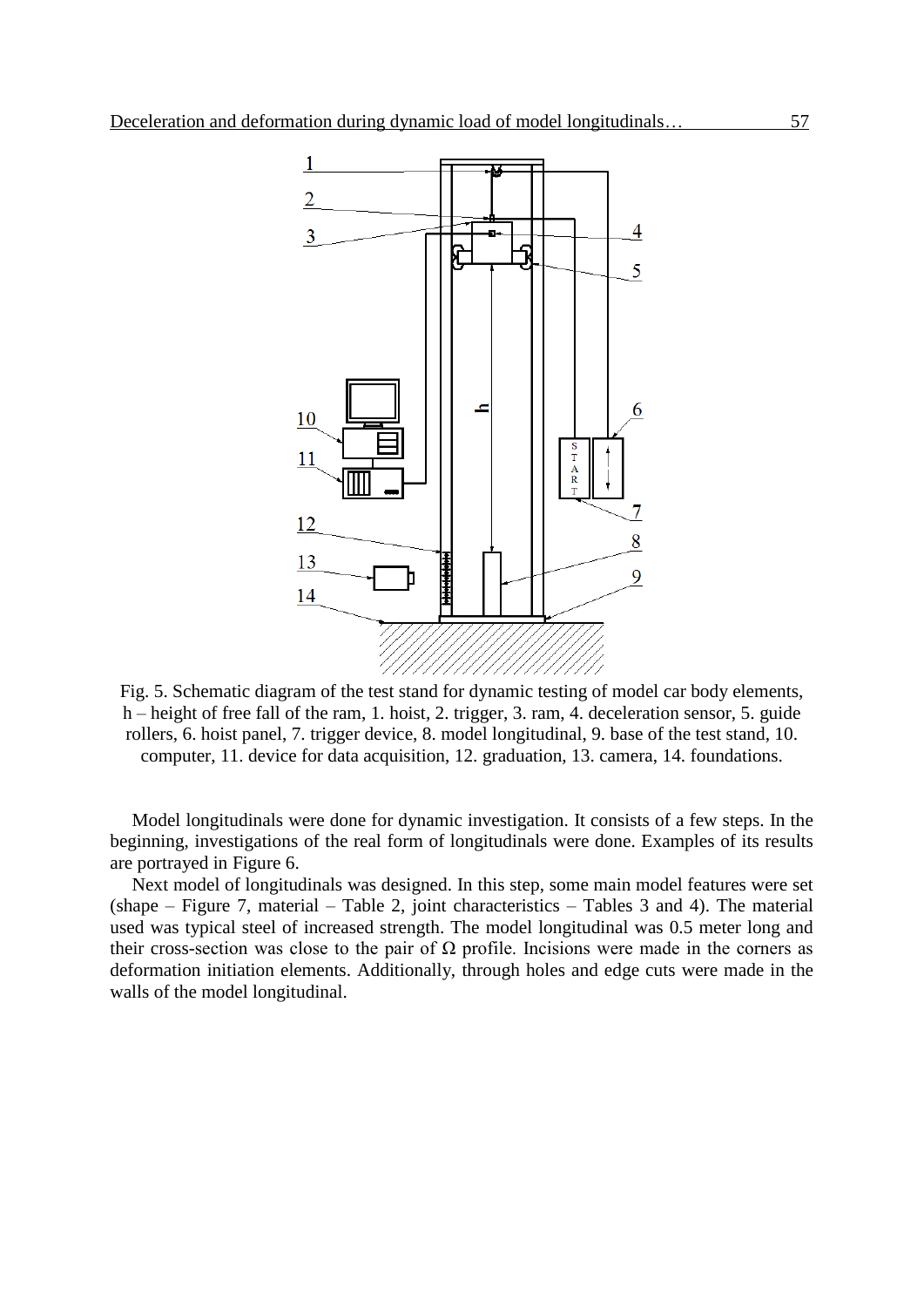

Fig. 6. Example of observed real longitudinals of a car body

In general, spot welding was used to connect the parts of the model longitudinal. In order to obtain the gradation of stiffness of the model longitudinal, marginal welds at the end of it were made. The parameters of point resistance welding are shown in Table 2, while welding parameters in gas shields are shown in Tables 3 and 4.

Tab. 2.

| Steel grade | ັ<br>Chemical composition, % |      |      |       |       |
|-------------|------------------------------|------|------|-------|-------|
| S355J2G3    |                              | Mn   | Si   | P max | S max |
|             | 0.2                          | 1.45 | 0.51 | 0.035 | 0.035 |

# The chemical composition of the steel from which the model longitudinal were made

Tab. 3.

| Parameters of point resistance welding |                |                                           |               |  |  |
|----------------------------------------|----------------|-------------------------------------------|---------------|--|--|
| Diameter of<br>electrodes,<br>mm       | Current,<br>kA | The force of electrode<br>pressure,<br>kN | Welding time, |  |  |
| 8.6                                    | 18.8           |                                           | 0.45          |  |  |

Tab. 4.

Metal Active Gas (MAG) welding parameters

| metal retive one (mirro) weights parameters |                              |                                                    |               |          |                                 |
|---------------------------------------------|------------------------------|----------------------------------------------------|---------------|----------|---------------------------------|
| Shielding<br>gas                            | Gas flow rate,<br>$dm^3/min$ | The diameter<br>of the<br>electrode<br>wire,<br>mm | Current,<br>A | Voltage, | Wire feeding<br>speed,<br>m/min |
| 82% Ar<br>18% CO <sub>2</sub>               | 16                           | 1.2                                                | 150           | 25       | 11                              |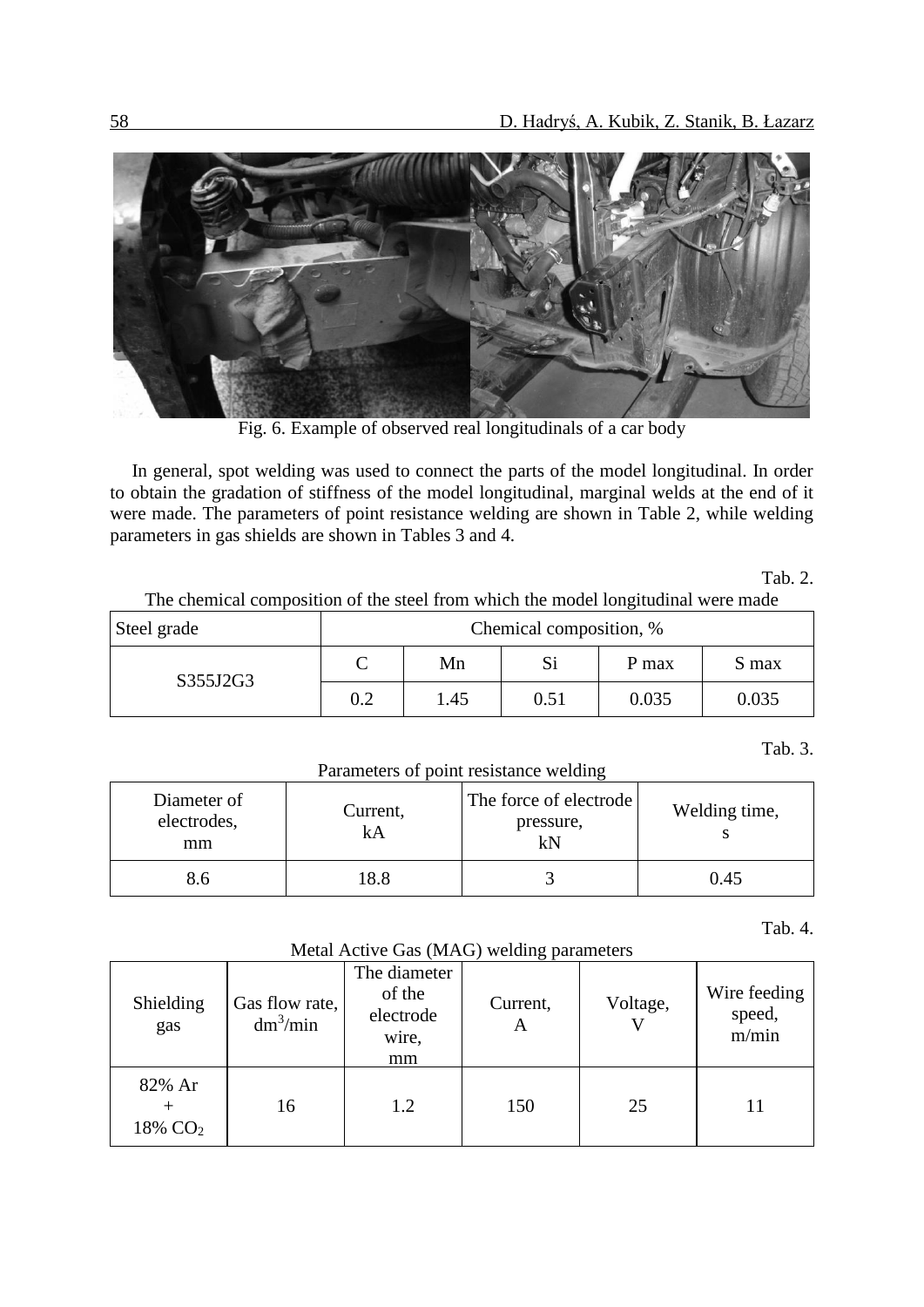

Fig. 7. Model longitudinal

The advantages of the designed test stand for dynamic test is that the velocity of impact can be smoothly adjusted and free fall mass can be gradually changed. In addition, it is possible to study model energy-absorbing elements of the car body as well as elements of the real self-supporting car body.

According to the main assumption regarding the method of testing, during the impact process, the deceleration of free fall mass and the deformation of the tested element are recorded as a function of time. Deceleration was measured by a single axis deceleration sensor. Deformation was measured by a speed camera.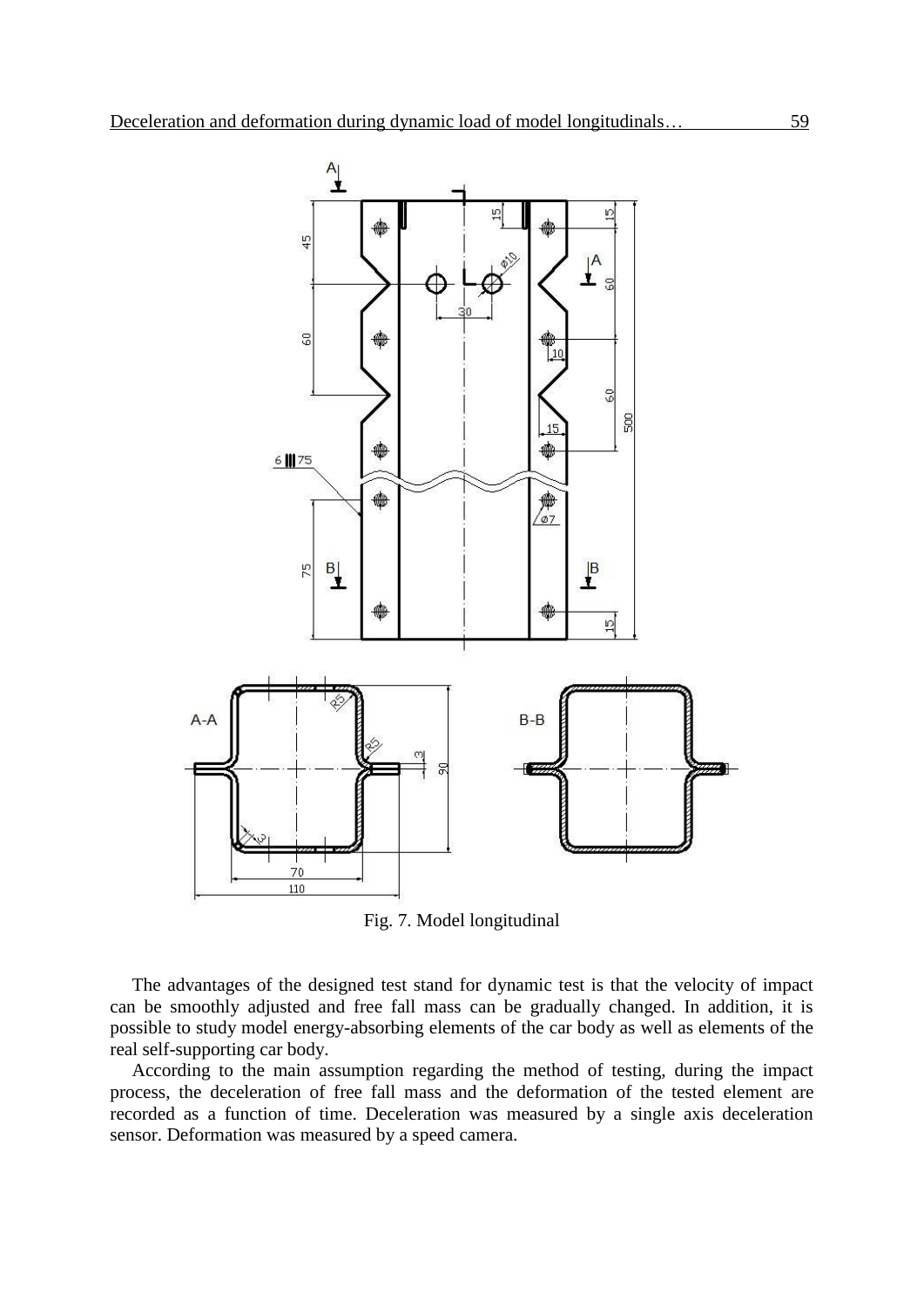In Figure 8-11 examples of results obtained during dynamical tests are shown. These figures illustrate the first phase of the impact (compression). There are:

- value of deceleration of RAM in depends on time during impact.
- value of velocity of RAM in depends on time during impact.
- value of model longitudinal deformation in depends on time during impact.

The duration of the impact process (first phase of the impact) was about 0.038 s. The maximum value of the deceleration during impact was about 480 m/s2. The maximum value of the deceleration was observed at the beginning of the impact process. It is a characteristic feature of the time course of the deceleration during impact. This is due to the fact that at the beginning of the impact the test piece (model longitudinal) exhibited the highest stiffness. The time course of the deceleration had a specific shape (characteristic changes in the parameter value). This was due to the predetermined deformation of the model longitudinal during the collision.

The changes in the speed of the RAM are similar to linear. Slightly higher intensity of velocity decreasing can be observed only at the beginning of the impact. As already mentioned, it is caused by the stiffness of the tested element (model longitudinal) at the beginning of the impact (initiation of deformation).

The change in the value of model longitudinal deformation in depends on time during impact can be described as square function. At the beginning of the impact process, the increases in the deformation value are clearly greater than at the end of the process. This is due to the fact that at the beginning of the impact, the RAM had great velocity and therefore great kinetic energy. The maximum deformation value of the tested component (model longitudinal) is approximately 88 mm.



Fig. 8. Value of deceleration of RAM in depends on time during impact (Example)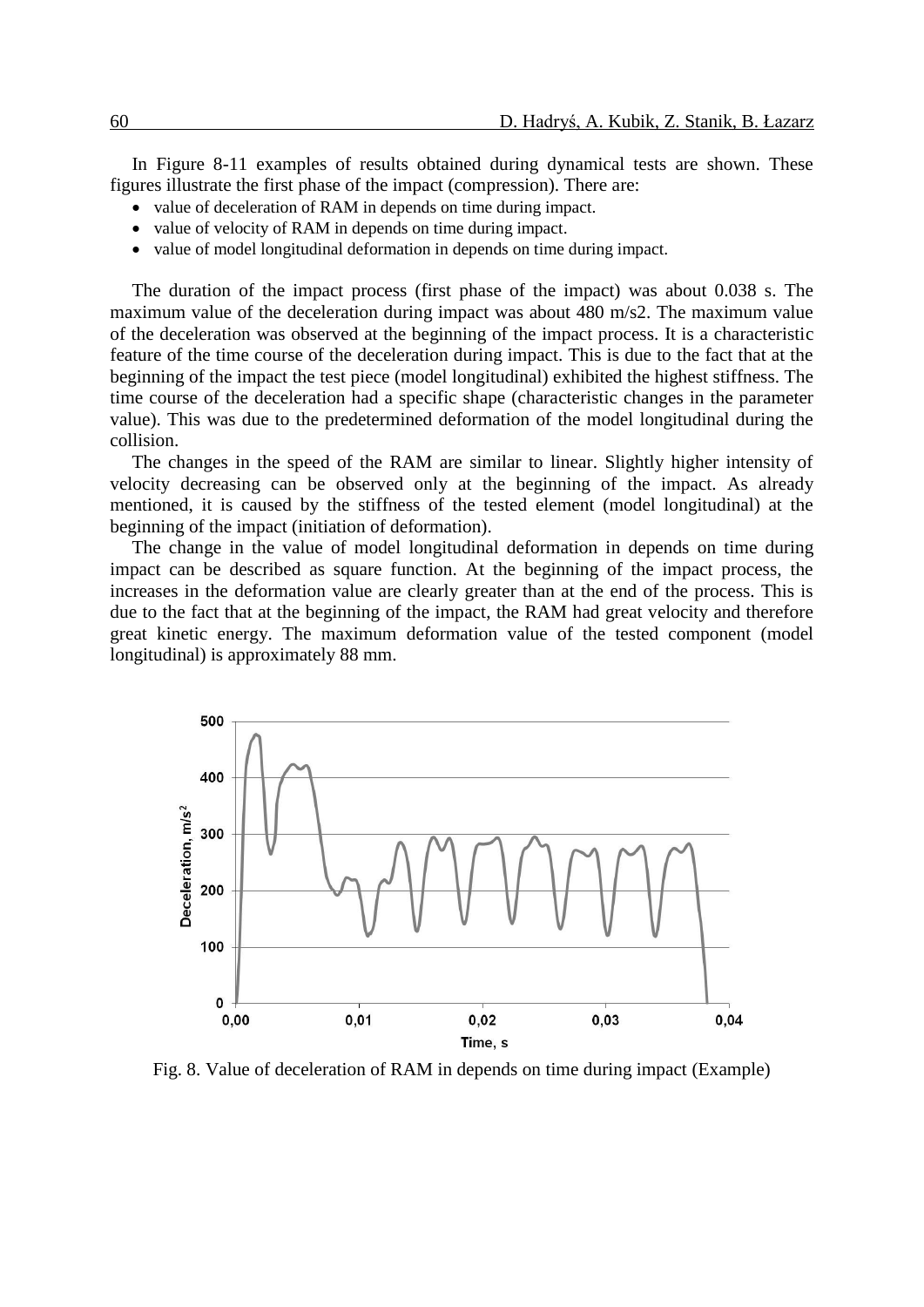

Fig. 9. Value of velocity of RAM in depends on time during impact (Example)



Fig. 10. Value of model longitudinal deformation in depends on time during impact (Example)

Next part of the test was a computer simulation. It was done using the Autodesk Simulation Mechanical 2017. Simulations reproduce identical experimental conditions as in real samples on model objects (model longitudinals). Examples of the results obtained during computer simulations are presented in Figures 11 and 12.

It should be noted that the results obtained during computer simulation are similar in value to the results of tests on the real model longitudinal (Figures 11 and 13).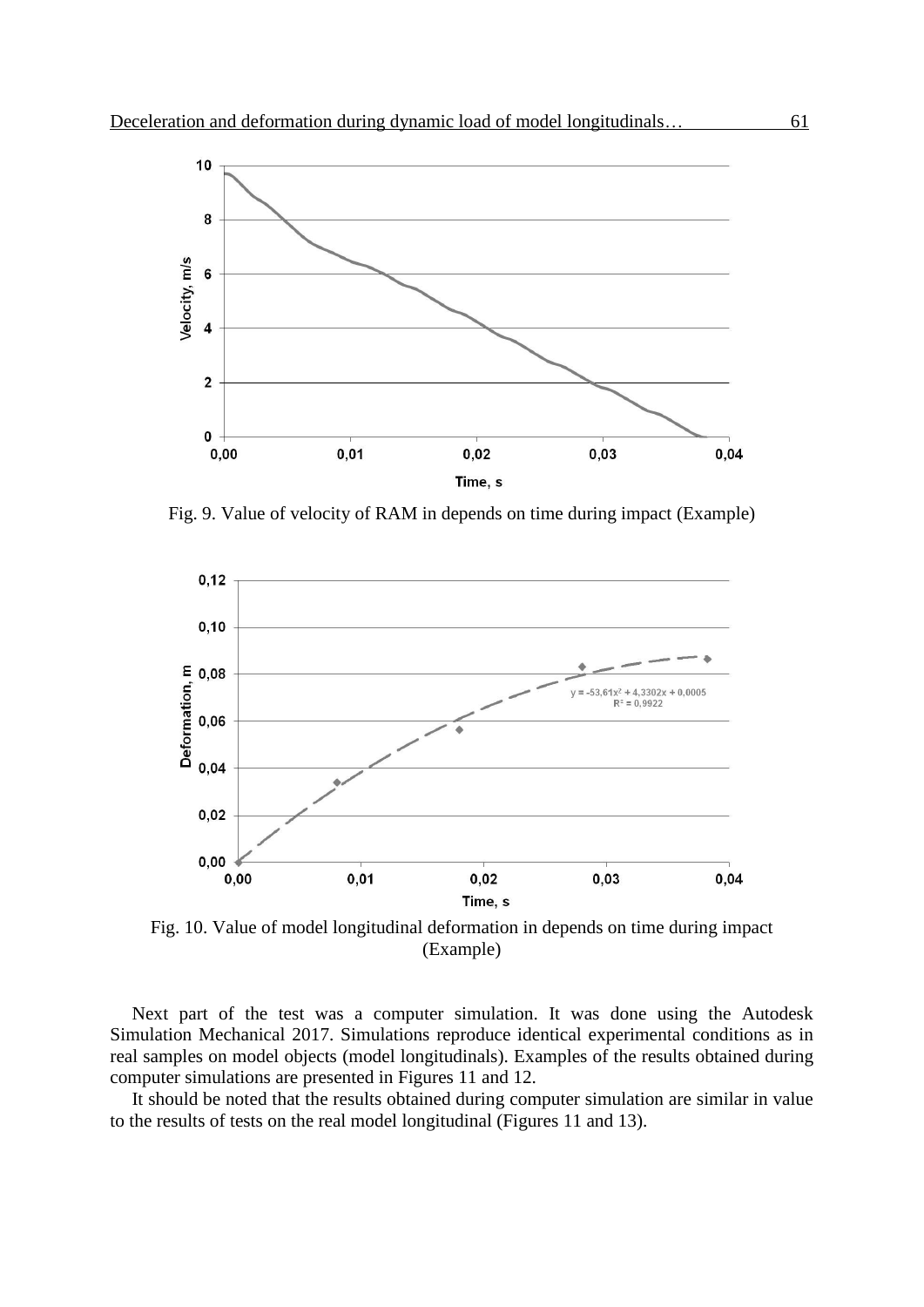

Fig. 11. Examples of model longitudinal after tests



Fig. 12. Examples of computer simulation results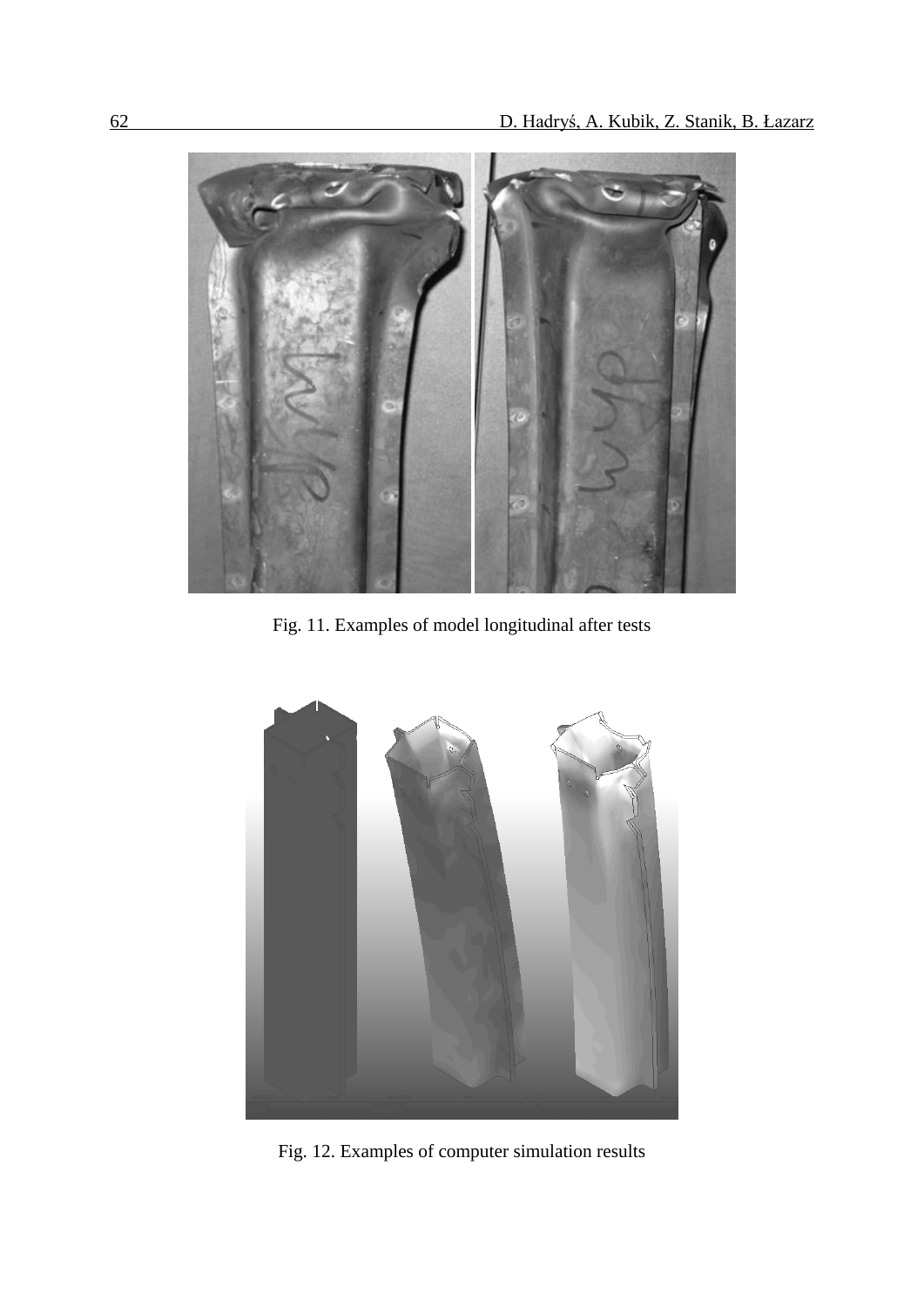

Fig. 13. Value of model longitudinal deformation in depends on time during impact (Example of computer simulation)

## **4. SUMMARY**

The aim of this paper was to present and compare the results of dynamic studies on model energy-consuming real objects and compare the results obtained this way with the results of computer simulation within the same range.

For investigation simplified test stand was designed and constructed (experimental research stand). Moreover, a computer simulation was done for similar conditions.

On the basis of this investigation, it is possible to conclude that:

- passive safety of the car body is a very important subject.
- longitudinal is the component which absorbed a lot of impact energy.
- it is possible to carry out crash tests on individual components of the car body (instead of the whole car).
- the time course of the impact deceleration has a characteristic shape (high values at the beginning of the process and subsequent variations of the parameter value).
- it is possible to carry out a computer simulation of the impact process, and the results obtained there are comparable to those on real objects (values of parameters).

#### **References**

1. Romaniszyn K.M. 2006. "Wpływ struktury przodu nadwozia na energochłonność". [In Polish: The influence of the structure of the front of a car chassis on its energy dissipation"]. *Zeszyty Naukowe Politechniki Świętokrzyskiej, Mechanika z*. 84: 287-292.